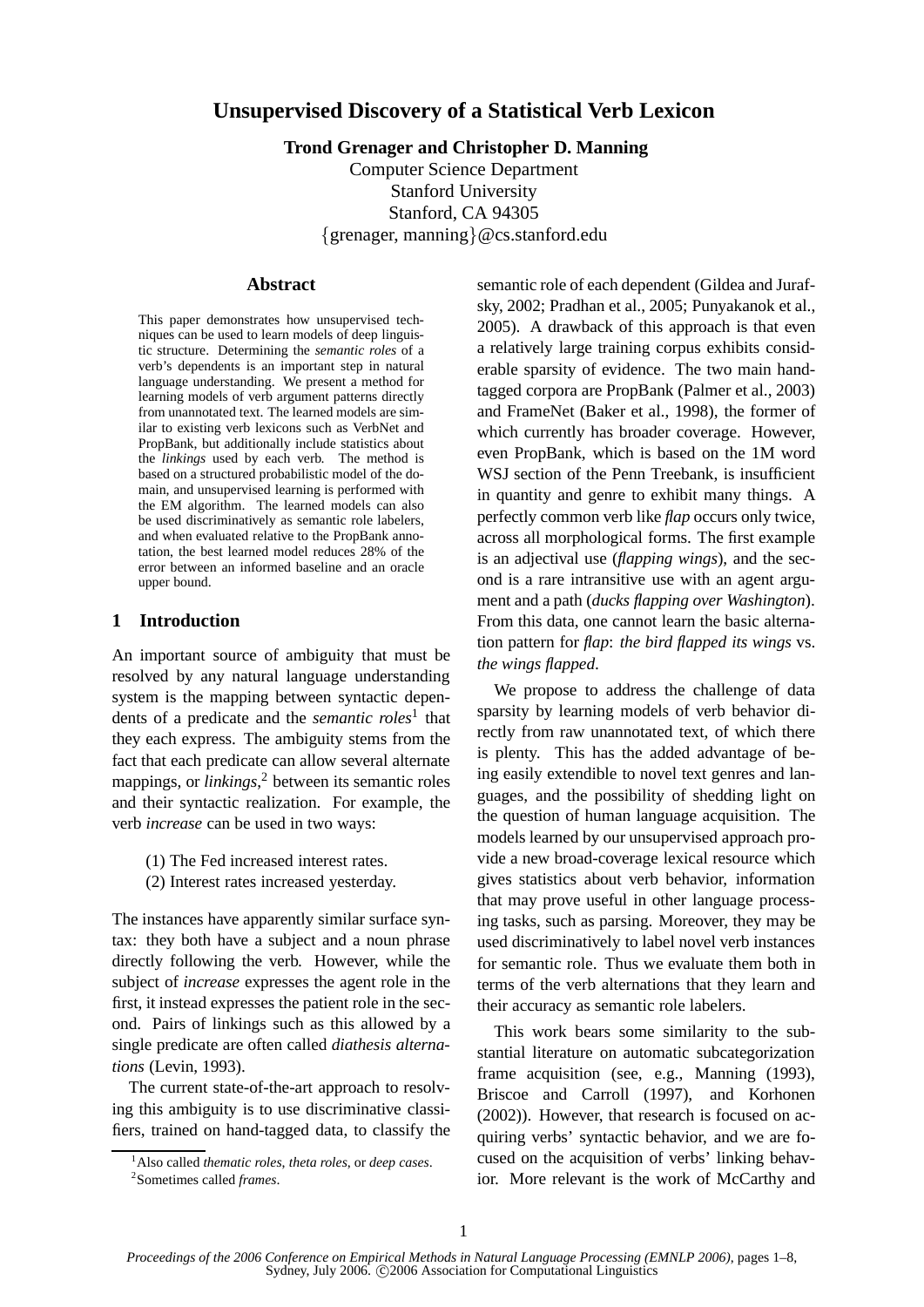| <b>Relation</b> | <b>Description</b>                              |
|-----------------|-------------------------------------------------|
| subj            | NP preceding verb                               |
| np#n            | $NP$ in the <i>n</i> th position following verb |
| np              | NP that is not the subject and                  |
|                 | not immediately following verb                  |
| cl#n            | Complement clause                               |
|                 | in the <i>n</i> th position following verb      |
| cl              | Complement clause                               |
|                 | not immediately following verb                  |
| $xcl$ # $n$     | Complement clause without subject               |
|                 | in the <i>nth</i> position following verb       |
| xcl             | Complement clause without subject               |
|                 | not immediately following verb                  |
| $acomp \#n$     | Adjectival complement                           |
|                 | in the <i>nth</i> position following verb       |
| acomp           | Adjectival complement                           |
|                 | not immediately following verb                  |
| prep $x$        | Prepositional modifier                          |
|                 | with preposition $x$                            |
| advmod          | Adverbial modifier                              |
| advcl           | Adverbial clause                                |

Table 1: The set of syntactic relations we use, where  $n \in$  $\{1, 2, 3\}$  and x is a preposition.

Korhonen (1998), which used a statistical model to identify verb alternations, relying on an existing taxonomy of possible alternations, as well as Lapata (1999), which searched a large corpus to find evidence of two particular verb alternations. There has also been some work on both clustering and supervised classification of verbs based on their alternation behavior (Stevenson and Merlo, 1999; Schulte im Walde, 2000; Merlo and Stevenson, 2001). Finally, Swier and Stevenson (2004) perform unsupervised semantic role labeling by using hand-crafted verb lexicons to replace supervised semantic role training data. However, we believe this is the first system to simultaneously discover verb roles and verb linking patterns from unsupervised data using a unified probabilistic model.

## **2 Learning Setting**

Our goal is to learn a model which relates a verb, its semantic roles, and their possible syntactic realizations. As is the case with most semantic role labeling research, we do not attempt to model the syntax itself, and instead assume the existence of a syntactic parse of the sentence. The parse may be from a human annotator, where available, or from an automatic parser. We can easily run our system on completely unannotated text by first running an automatic tokenizer, part-of-speech tagger, and parser to turn the text into tokenized, tagged sentences with associated parse trees.

In order to keep the model simple, and independent of any particular choice of syntactic representation, we use an abstract representation of syn-

**Sentence:** *A deeper market plunge today could give them their first test.*

| Verb: give                          |                         |              |  |
|-------------------------------------|-------------------------|--------------|--|
| <b>Syntactic</b><br><b>Relation</b> | <b>Semantic</b><br>Role | Head<br>Word |  |
| subj                                | ARG0                    | plunge/NN    |  |
| np                                  | $ARG\overline{M}$       | today/NN     |  |
| np#1                                | ARG2                    | they/PRP     |  |
| np#2                                | ARG1                    | test/NN      |  |

 $v = \text{give}$  $\ell = \{ARG0 \rightarrow subj, ARG1 \rightarrow np \#2$  $ARG2 \rightarrow np \# 1$  $o = [(ARG0, subj), (ARGM, ?),$  $(ARG2, np#1), (ARG1, np#2)]$  $(g_1, r_1, w_1) = (subj, ARG0, plunge/NN)$  $(g_2, r_2, w_2) = (np, ARG0, today/NN)$  $(g_3, r_3, w_3) = (np#1, ARG2, they/PRP)$  $(q_4, r_4, w_4) = (np \# 2, ARG1, test/NN)$ 

Figure 1: An example sentence taken from the Penn Treebank (wsj 2417), the verb instance extracted from it, and the values of the model variables for this instance. The semantic roles listed are taken from the PropBank annotation, but are not observed in the unsupervised training method.

tax. We define a small set of *syntactic relations*, listed in Table 1, each of which describes a possible syntactic relationship between the verb and a dependent. Our goal was to choose a set that provides sufficient syntactic information for the semantic role decision, while remaining accurately computable from any reasonable parse tree using simple deterministic rules. Our set does not include the relations *direct object* or *indirect object*, since this distinction can not be made deterministically on the basis of syntactic structure alone; instead, we opted to number the noun phrase (*np*), complement clause (*cl, xcl*), and adjectival complements (*acomp*) appearing in an unbroken sequence directly after the verb, since this is sufficient to capture the necessary syntactic information. The syntactic relations used in our experiments are computed from the typed dependencies returned by the Stanford Parser (Klein and Manning, 2003).

We also must choose a representation for semantic roles. We allow each verb a small fixed number of roles, in the manner similar to Prop-Bank's  $ARG0 \dots ARG5$ . We also designate a single adjunct role which is shared by all verbs, similar to PropBank's ARGM role. We say "similar" because our system never observes the Prop-Bank roles (or any human annotated semantic roles) and so cannot possibly use the same names. Our system assigns arbitrary integer names to the roles it discovers, just as clustering systems give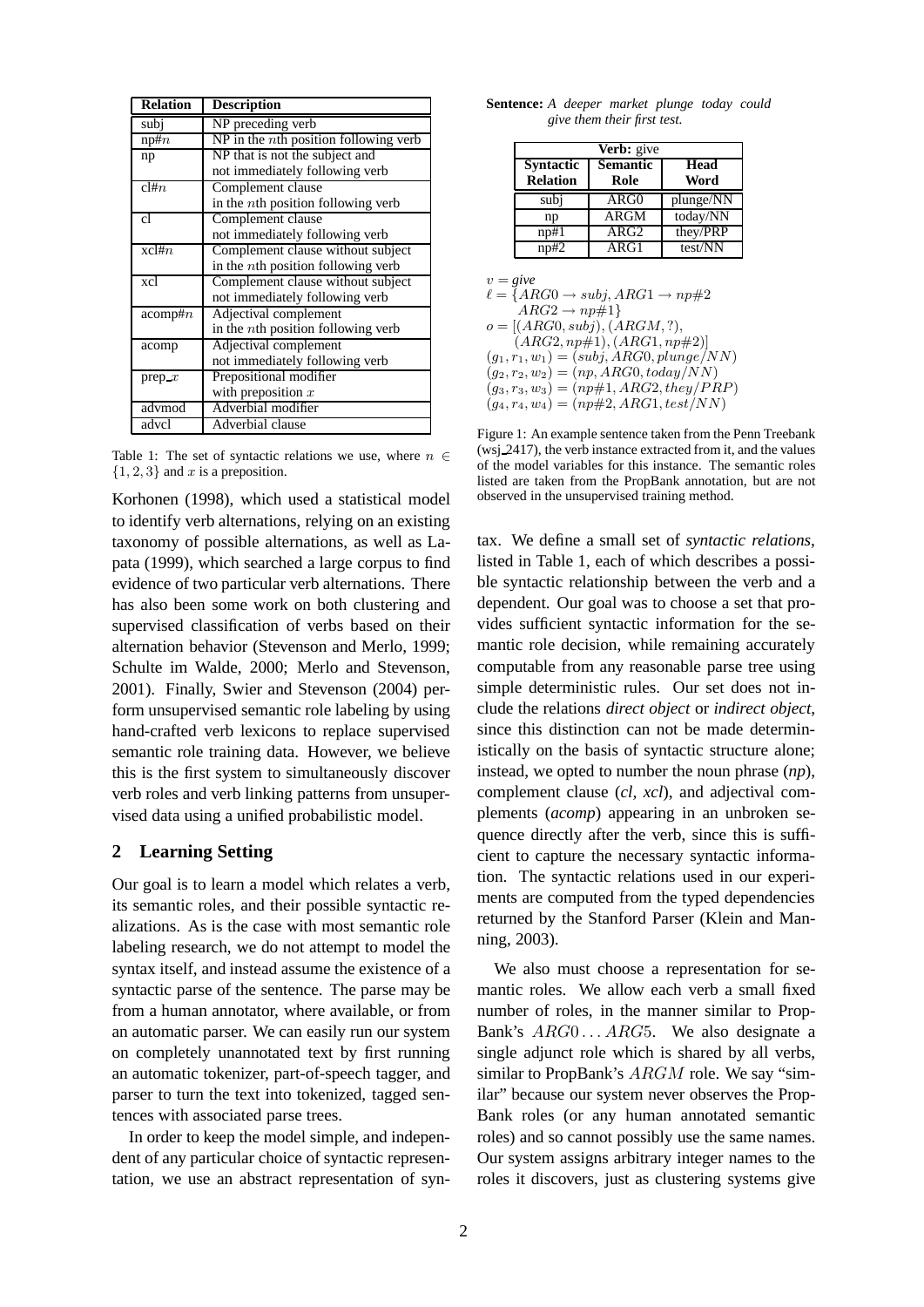

Figure 2: A graphical representation of the verb linking model, with example values for each variable. The rectangle is a *plate*, indicating that the model contains multiple copies of the variables shown within it: in this case, one for each dependent j. Variables observed during learning are shaded.

arbitrary names to the clusters they discover.<sup>3</sup>

Given these definitions, we convert our parsed corpora into a simple format: a set of *verb instances*, each of which represents an occurrence of a verb in a sentence. A verb instance consists of the base form (lemma) of the observed verb, and for each dependent of the verb, the dependent's syntactic relation and head word (represented as the base form with part of speech information). An example Penn Treebank sentence, and the verb instances extracted from it, are given in Figure 1.

#### **3 Probabilistic Model**

Our learning method is based on a structured probabilistic model of the domain. A graphical representation of the model is shown in Figure 2. The model encodes a joint probability distribution over the elements of a single verb instance, including the verb type, the particular linking, and for each dependent of the verb, its syntactic relation to the verb, semantic role, and head word.

We begin by describing the generative process to which our model corresponds, using as our running example the instance of the verb *give* shown in Figure 1. We begin by generating the verb lemma v, in this case *give*. Conditioned on the choice of verb *give*, we next generate a linking  $\ell$ , which defines both the set of core semantic roles to be expressed, as well as the syntactic relations that express them. In our example, we sample the ditransitive linking  $\ell = \{ARG0 \rightarrow$  $subj, ARG1 \rightarrow np\#2, ARG2 \rightarrow np\#1$ . Conditioned on this choice of linking, we next generate an *ordered* linking o, giving a final position in the dependent list for each role and relation in the linking  $\ell$ , while also optionally inserting one or more adjunct roles. In our example, we generate the vector  $o = [(ARG0, subi), (ARGM, ?),]$  $(ARG2, np#1), (ARG1, np#2)].$  In doing so we've specified positions for ARG0, ARG1, and ARG2 and added one adjunct role ARGM in the second position. Note that the length of the ordered linking  $o$  is equal to the total number of dependents M of the verb instance. Now we iterate through each of the dependents  $1 \leq j \leq M$ , generating each in turn. For the core arguments, the semantic role  $r_j$  and syntactic relation  $g_j$  are completely determined by the ordered linking  $o$ , so it remains only to sample the syntactic relation for the adjunct role: here we sample  $g_2 = np$ . We finish by sampling the head word of each dependent, conditioned on the semantic role of that dependent. In this example, we generate the head words  $w_1 = plane/NN$ ,  $w_2 = today/NN$ ,  $w_3 = \frac{they}{NN}$ , and  $w_4 = \frac{test}{NN}$ .

Before defining the model more formally, we pause to justify some of the choices made in designing the model. First, we chose to distinguish between a verb's *core arguments* and its *adjuncts*. While core arguments must be associated with a semantic role that is verb specific (such as the patient role of *increase*: the *rates* in our example), adjuncts are generated by a role that is verb independent (such as the time of a generic event: *last month* in our example). Linkings include mappings only for the core semantic roles, resulting in a small, focused set of possible linkings for each verb. A consequence of this choice is that we introduce uncertainty between the choice of linking and its realization in the dependent list, which we represent with ordered linking variable  $o$ .<sup>4</sup>

We now present the model formally as a factored joint probability distribution. We factor the joint probability distribution into a product of the

<sup>&</sup>lt;sup>3</sup>In practice, while our system is not guaranteed to choose role names that are consistent with PropBank, it often does anyway, which is a consequence of the constrained form of the linking model.

<sup>&</sup>lt;sup>4</sup>An alternative modeling choice would have been to add a state variable to each dependent, indicating which of the roles in the linking have been "used up" by previous dependents.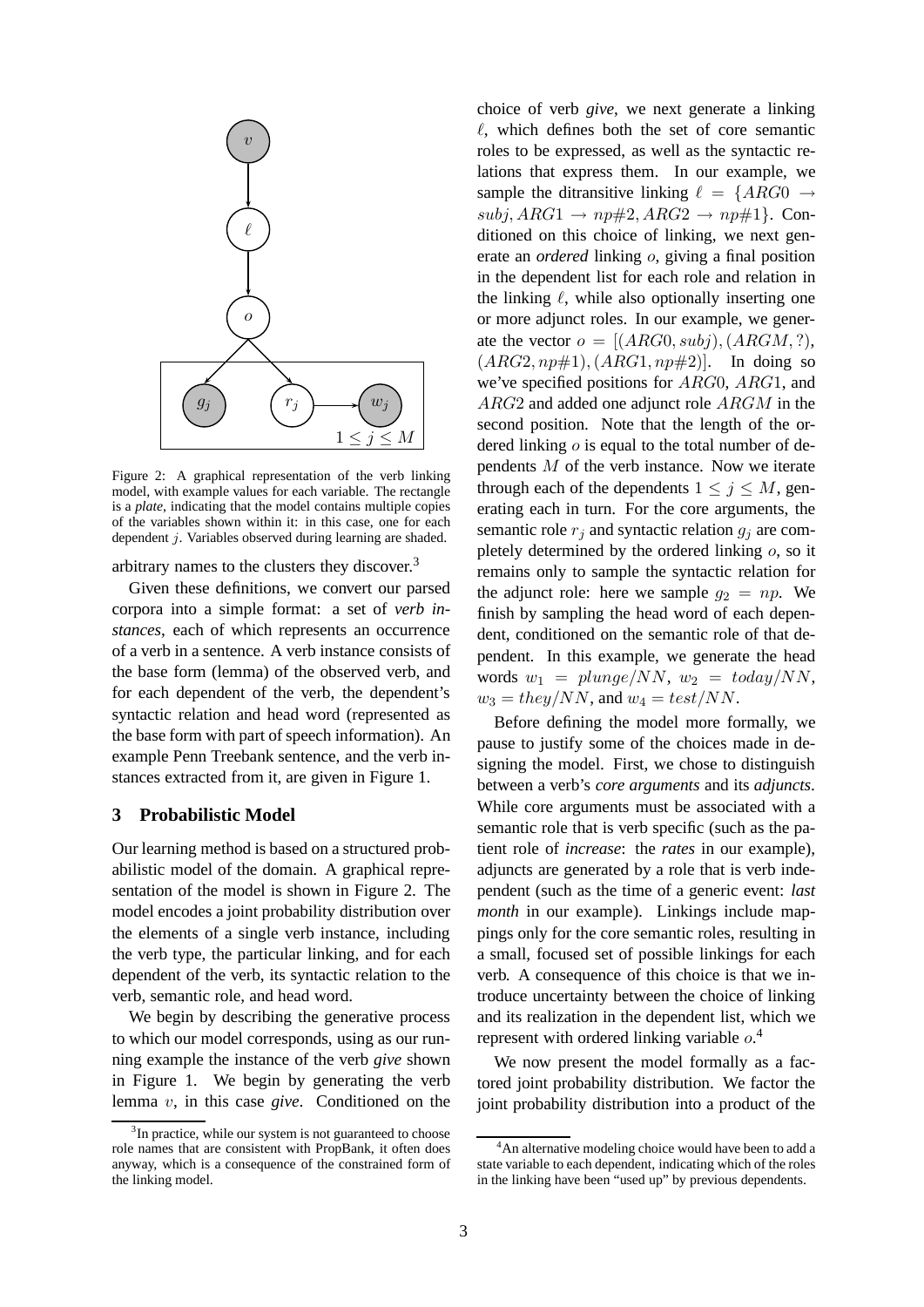probabilities of each instance:

$$
P(\mathcal{D}) = \prod_{i=1}^{N} P(v^i, \ell^i, o^i, \mathbf{g}^i, \mathbf{r}^i, \mathbf{w}^i)
$$

where we assume there are  $N$  instances, and we have used the vector notation g to indicate the vector of variables  $q_i$  for all values of j (and similarly for r and w). We then factor the probability of each instance using the independencies shown in Figure 2 as follows:

$$
P(v, \ell, o, \mathbf{g}, \mathbf{r}, \mathbf{w}) =
$$
  

$$
P(v)P(\ell|v)P(o|\ell) \prod_{j=1}^{M} P(g_j|o)P(r_j|o)P(w_j|r_j)
$$

where we have assumed that there are M dependents of this instance. The verb  $v$  is always observed in our data, so we don't need to define  $P(v)$ . The probability of generating the linking given the verb  $P(\ell|v)$  is a multinomial over possible linkings.<sup>5</sup> Next, the probability of a particular ordering of the linking  $P(o|\ell)$  is determined only by the number of adjunct dependents that are added to o. One pays a constant penalty for each adjunct that is added to the dependent list, but otherwise all orderings of the roles are equally likely. Formally, the ordering  $\sigma$  is distributed according to the geometric distribution of the difference between its length and the length of  $\ell$ , with constant parameter  $\lambda$ .<sup>6</sup> Next,  $P(g_j|o)$  and  $P(r_j|o)$  are completely deterministic for core roles: the syntactic relation and semantic role for position  $j$  are specified in the ordering o. For adjunct roles, we generate  $g_i$  from a multinomial over syntactic relations. Finally, the word given the role  $P(w_i | r_i)$  is distributed as a multinomial over words.

To allow for labeling elements of verb instances (verb types, syntactic relations, and head words) at test time that were unobserved in the training set, we must smooth our learned distributions. We use Bayesian smoothing: all of the learned distributions are multinomials, so we add *psuedocounts*, a generalization of the well-known *add-one smoothing* technique. Formally, this corresponds to a Bayesian model in which the parameters of these multinomial distributions are themselves random

| Role             | <b>Linking Operations</b>                        |
|------------------|--------------------------------------------------|
| ARG0             | Add $ARG0$ to subj                               |
| ARG1             | No operation                                     |
|                  | Add $ARG1$ to np#1                               |
|                  | Add ARG1 to cl#1                                 |
|                  | Add $ARG1$ to xcl#1                              |
|                  | Add $ARG1$ to acomp#1                            |
|                  | Add ARG1 to subj, replacing ARG0                 |
| ARG <sub>2</sub> | No operation                                     |
|                  | Add $ARG2$ to prep_x, $\forall x$                |
|                  | Add $ARG2$ to np#1, shifting $ARG1$ to np#2      |
|                  | Add $ARG2$ to np#1, shifting $ARG1$ to prep_with |
| ARG3             | No operation                                     |
|                  | Add ARG3 to prep_x, $\forall x$                  |
|                  | Add ARG3 to cl#n, $1 < n < 3$                    |
| ARG4             | No operation                                     |
|                  | Add $ARG4$ to prep_x, $\forall x$                |

Table 2: The set of linking construction operations. To construct a linking, select one operation from each list.

variables, distributed according to a Dirichlet distribution.<sup>7</sup>

#### **3.1 Linking Model**

The most straightforward choice of a distribution for  $P(\ell|v)$  would be a multinomial over all possible linkings. There are two problems with this simple implementation, both stemming from the fact that the space of possible linkings is large (there are  $O(|\mathcal{G}+1|^{|\mathcal{R}|})$ , where  $\mathcal G$  is the set of syntactic relations and  $R$  is the set of semantic roles). First, most learning algorithms become intractable when they are required to represent uncertainty over such a large space. Second, the large space of linkings yields a large space of possible models, making learning more difficult.

As a consequence, we have two objectives when designing  $P(\ell|v)$ : (1) constrain the set of linkings for each verb to a set of tractable size which are linguistically plausible, and (2) facilitate the construction of a structured prior distribution over this set, which gives higher weight to linkings that are known to be more common. Our solution is to model the *derivation* of each linking as a sequence of *construction operations*, an idea which is similar in spirit to that used by Eisner (2001). Each operation adds a new role to the linking, possibly replacing or displacing one of the existing roles. The complete list of linking operations is given in Table 2. To build a linking we select one operation from each list; the presence of a no-operation for each role means that a linking doesn't have to include all roles. Note that this linking derivation process is not shown in Figure 2, since it is possi-

 $5$ The way in which we estimate this multinomial from data is more complex, and is described in the next section.

<sup>&</sup>lt;sup>6</sup>While this may seem simplistic, recall that all of the important ordering information is captured by the syntactic relations.

<sup>&</sup>lt;sup>7</sup>For a more detailed presentation of Bayesian methods, see Gelman et al. (2003).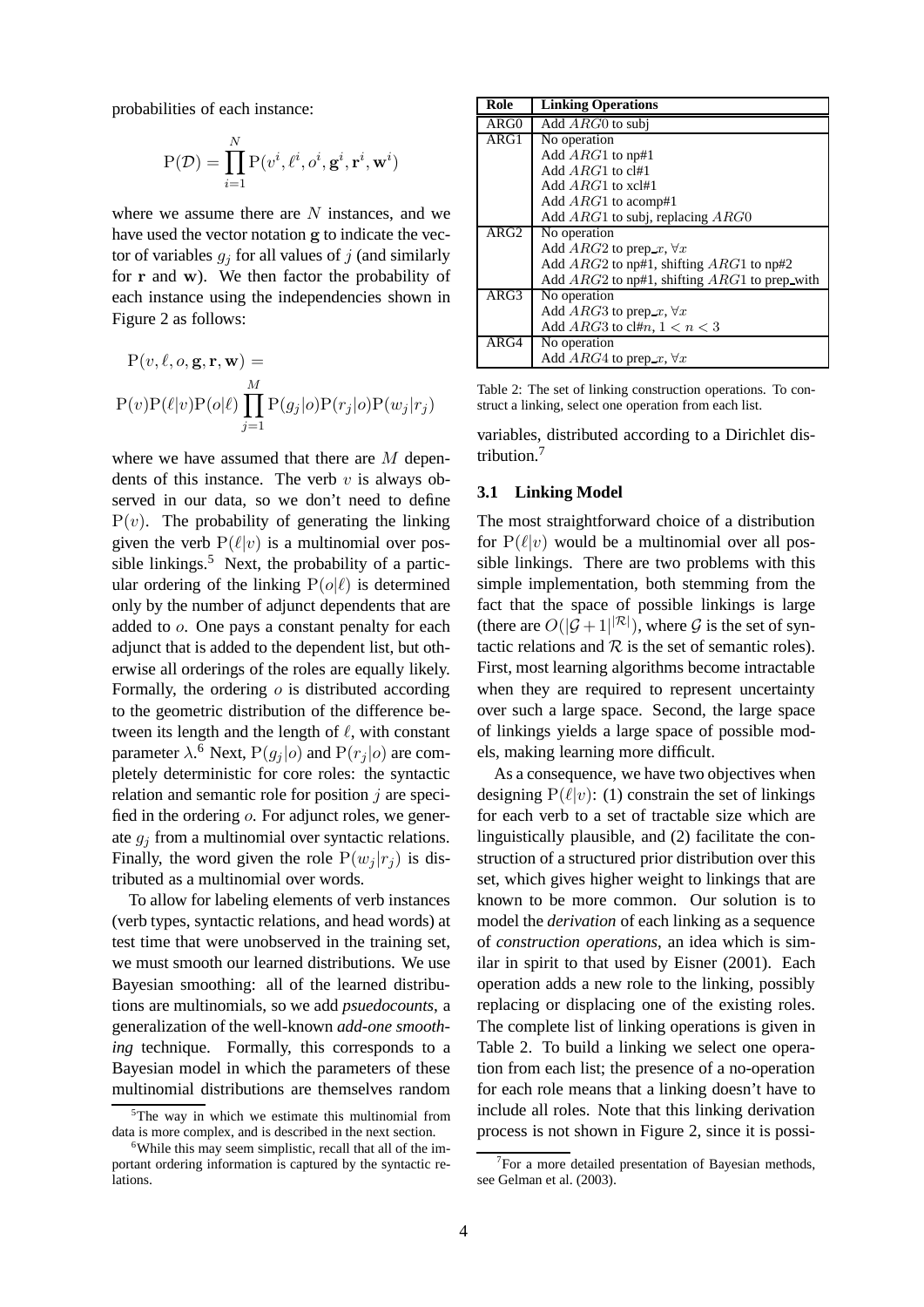ble to compile the resulting distribution over linkings into the simpler multinomial  $P(\ell|v)$ .

More formally, we factor  $P(\ell|v)$  as follows, where c is the vector of construction operations used to build  $\ell$ :

$$
P(\ell|v) = \sum_{\mathbf{c}} P(\ell|\mathbf{c})P(\mathbf{c}|v)
$$

$$
= \sum_{\mathbf{c}} \prod_{i=1}^{|\mathcal{R}|} P(c_i|v)
$$

Note that in the second step we drop the term  $P(\ell|\mathbf{c})$  since it is always 1 (a sequence of operations leads deterministically to a linking).

Given this derivation process, it is easy to created a structured prior: we just place *pseudocounts* on the operations that are likely *a priori* across all verbs. We place high pseudocounts on the no-operations (which preserve simple intransitive and transitive structure) and low pseudocounts on all the rest. Note that the use of this structured prior has another desired side effect: it breaks the symmetry of the role names (because some linkings more likely than others) which encourages the model to adhere to canonical role naming conventions, at least for commonly occurring roles like ARG0 and ARG1.

The design of the linking model does incorporate prior knowledge about the structure of verb linkings and diathesis alternations. Indeed, the linking model provides a weak form of Universal Grammar, encoding the kinds of linking patterns that are known to occur in human languages. While not fully developed as a model of crosslinguistic verb argument realization, the model is not very English specific. It provides a not-veryconstrained theory of alternations that captures common cross-linguistic patterns. Finally, though we do encode knowledge in the form of the model structure and associated prior distributions, note that we do not provide any verb-specific knowledge; this is left to the learning algorithm.

#### **4 Learning**

Our goal in learning is to find parameter settings of our model which are likely given the data. Using  $\theta$  to represent the vector of all model parameters, if our data were fully observed, we could express our learning problem as

$$
\theta^* = \underset{\theta}{\operatorname{argmax}} \mathbf{P}(\theta|\mathcal{D}) = \underset{\theta}{\operatorname{argmax}} \prod_{i=1}^N \mathbf{P}(d^i; \theta)
$$

$$
= \underset{\theta}{\operatorname{argmax}} \prod_{i=1}^N \mathbf{P}(v^i, \ell^i, o^i, \mathbf{g}^i, \mathbf{r}^i, \mathbf{w}^i; \theta)
$$

Because of the factorization of the joint distribution, this learning task would be trivial, computable in closed form from relative frequency counts. Unfortunately, in our training set the variables  $\ell$ ,  $o$  and  $r$  are hidden (not observed), leaving us with a much harder optimization problem:

$$
\theta^* = \underset{\theta}{\operatorname{argmax}} \prod_{i=0}^{N} P(v^i, \mathbf{g}^i, \mathbf{w}^i; \theta)
$$

$$
= \underset{\theta}{\operatorname{argmax}} \prod_{i=0}^{N} \sum_{\ell^i, o^i, \mathbf{r}^i} P(v^i, \ell^i, o^i, \mathbf{g}^i, \mathbf{r}^i, \mathbf{w}^i; \theta)
$$

In other words, we want model parameters which maximize the expected likelihood of the observed data, where the expectation is taken over the hidden variables for each instance. Although it is intractable to find exact solutions to optimization problems of this form, the Expectation-Maximization (EM) algorithm is a greedy search procedure over the parameter space which is guaranteed to increase the expected likelihood, and thus find a local maximum of the function.

While the M-step is clearly trivial, the E-step at first looks more complex: there are three hidden variables for each instance,  $\ell$ ,  $o$ , and r, each of which can take an exponential number of values. Note however, that conditioned on the observed set of syntactic relations  $g$ , the variables  $\ell$  and  $\sigma$ are completely determined by a choice of roles r for each dependent. So to represent uncertainty over these variables, we need only to represent a distribution over possible role vectors r. Though in the worst case the set of possible role vectors is still exponential, we only need role vectors that are consistent with both the observed list of syntactic relations and a linking that can be generated by the construction operations. Empirically the number of linkings is small (less than 50) for each of the observed instances in our data sets.

Then for each instance we construct a conditional probability distribution over this set, which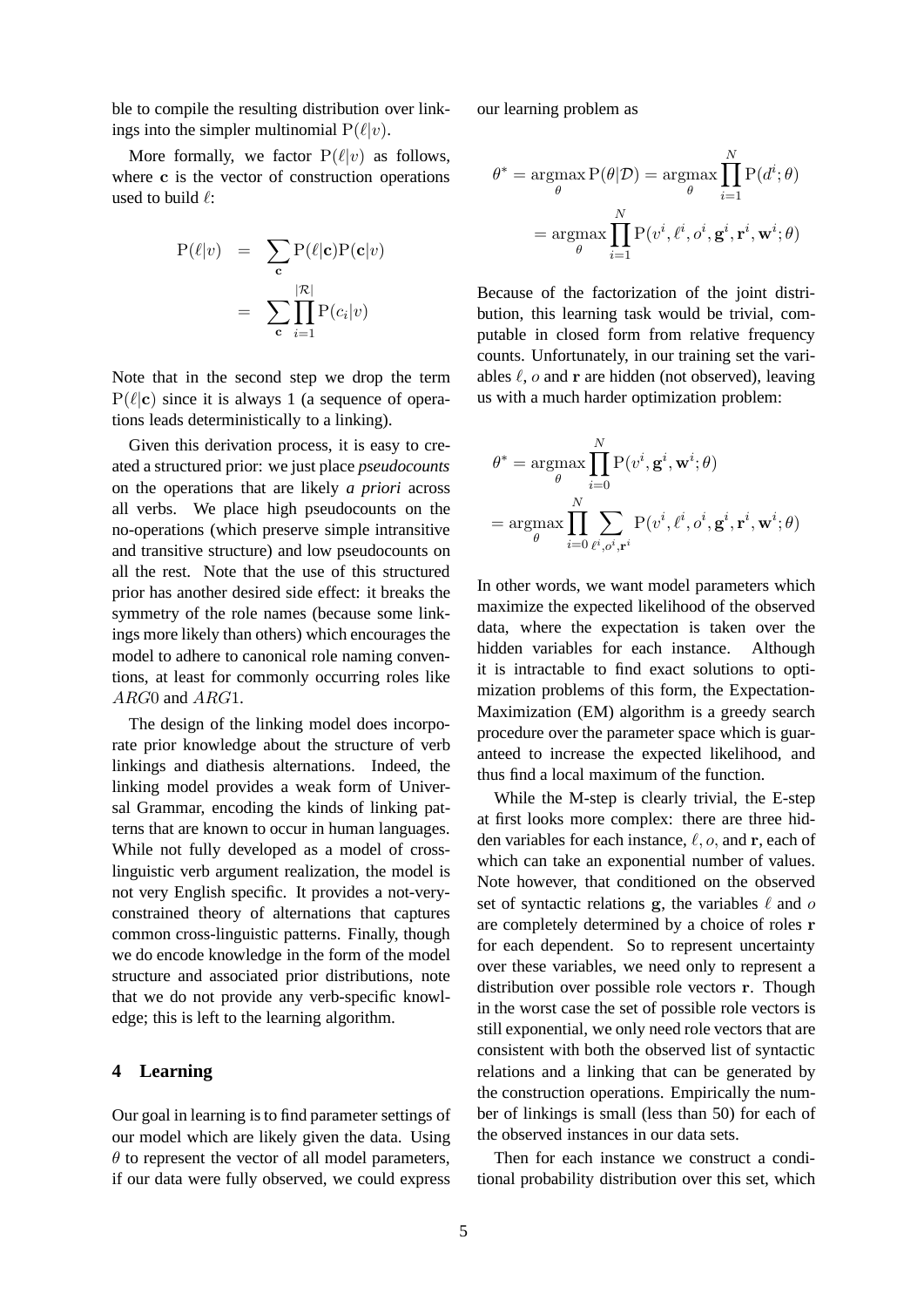is computable in terms of the model parameters:

$$
P(\mathbf{r}, \ell_{\mathbf{r}}, o_{\mathbf{r}}, |v, \mathbf{g}, \mathbf{w}) \propto
$$
  
 
$$
P(\ell_{\mathbf{r}}|v)P(o_{\mathbf{r}}|\ell_{\mathbf{r}}) \prod_{j=1}^{M} P(g_j|o_{\mathbf{r}})P(r_j|o_{\mathbf{r}})P(w_j|r_j)
$$

We have denoted as  $\ell_{\bf r}$  and  $o_{\bf r}$  the values of  $\ell$  and o that are determined by each choice of r.

To make EM work, there are a few additional subtleties. First, because EM is a hill-climbing algorithm, we must initialize it to a point in parameter space with slope (and without symmetries). We do so by adding a small amount of noise: for each dependent of each verb, we add a fractional count of 10−<sup>6</sup> to the word distribution of a semantic role selected at random. Second, we must choose when to stop EM: we run until the relative change in data log likelihood is less than  $10^{-4}$ .

A separate but important question is how well EM works for finding "good" models in the space of possible parameter settings. "Good" models are ones which list linkings for each verb that correspond to linguists' judgments about verb linking behavior. Recall that EM is guaranteed only to find a local maximum of the data likelihood function. There are two reasons why a particular maximum might not be a "good" model. First, because it is a greedy procedure, EM might get stuck in local maxima, and be unable to find other points in the space that have much higher data likelihood. We take the traditional approach to this problem, which is to use random restarts; however empirically there is very little variance over runs. A deeper problem is that data likelihood may not correspond well to a linguist's assessment of model quality. As evidence that this is not the case, we have observed a strong correlation between data log likelihood and labeling accuracy.

#### **5 Datasets and Evaluation**

We train our models with verb instances extracted from three parsed corpora: (1) the Wall Street Journal section of the Penn Treebank (PTB), which was parsed by human annotators (Marcus et al., 1993), (2) the Brown Laboratory for Linguistic Information Processing corpus of Wall Street Journal text (BLLIP), which was parsed automatically by the Charniak parser (Charniak, 2000), and (3) the Gigaword corpus of raw newswire text (GW), which we parsed ourselves with the Stanford parser. In all cases, when training a model,

|                 | <b>Coarse Roles</b>     |      |      |                         | <b>Core Roles</b> |      |
|-----------------|-------------------------|------|------|-------------------------|-------------------|------|
| Sec. 23         | P                       | R    | F1   | P                       | R                 | F1   |
| <b>ID</b> Only  | .957                    | .802 | .873 | .944                    | .843              | .891 |
| CL Only         |                         |      |      |                         |                   |      |
| <b>Baseline</b> | .856                    | .856 | .856 | .975                    | .820              | .886 |
| PTB Tr.         | .889                    | .889 | .889 | .928                    | .898              | .911 |
| 1000 Tr.        | .897                    | .897 | .897 | .947                    | .898              | .920 |
| $ID+CL$         |                         |      |      |                         |                   |      |
| <b>Baseline</b> | .819                    | .686 | .747 | .920                    | .691              | .789 |
| PTB Tr.         | .851                    | .712 | .776 | .876                    | .757              | .812 |
| 1000 Tr.        | .859                    | .719 | .783 | .894                    | .757              | .820 |
| Sec. 24         | $\overline{\mathbf{P}}$ | R    | F1   | $\overline{\mathbf{P}}$ | R                 | F1   |
| <b>ID</b> Only  | .954                    | .788 | .863 | .941                    | .825              | .879 |
| CL Only         |                         |      |      |                         |                   |      |
| <b>Baseline</b> | .844                    | .844 | .844 | .980                    | .810              | .882 |
| PTB Tr.         | .893                    | .893 | .893 | .940                    | .903              | .920 |
| 1000 Tr.        | .899                    | .899 | .899 | .956                    | .898              | .925 |
| $ID+CL$         |                         |      |      |                         |                   |      |
| <b>Baseline</b> | .804                    | .665 | .729 | .922                    | .668              | .775 |
| PTB Tr.         | .852                    | .704 | .771 | .885                    | .745              | .809 |
| 1000 Tr.        | .858                    | .709 | .776 | .900                    | .741              | .813 |

Table 3: Summary of results on labeling verb instances in PropBank Section 23 and Section 24 for semantic role. Learned results are averaged over 5 runs.

we specify a set of target verb types (e.g., the ones in the test set), and build a training set by adding a fixed number of instances of each verb type from the PTB, BLLIP, and GW data sets, in that order.

For the semantic role labeling evaluation, we use our system to label the dependents of unseen verb instances for semantic role. We use the sentences in PTB section 23 for testing, and PTB section 24 for development. The development set consists of 2507 verb instances and 833 different verb types, and the test set consists of 4269 verb instances and 1099 different verb types. Free parameters were tuned on the development set, and the test set was only used for final experiments.

Because we do not observe the gold standard semantic roles at training time, we must choose an alignment between the guessed labels and the gold labels. We do so optimistically, by choosing the gold label for each guessed label which maximizes the number of correct guesses. This is a well known approach to evaluation in unsupervised learning: when it is used to compute accuracy, the resulting metric is sometimes called *cluster purity*. While this amounts to "peeking" at the answers before evaluation, the amount of human knowledge that is given to the system is small: it corresponds to the effort required to hand assign a "name" to each label that the system proposes.

As is customary, we divide the problem into two subtasks: *identification* (ID) and *classification* (CL). In the identification task, we identify the set of constituents which fill some role for a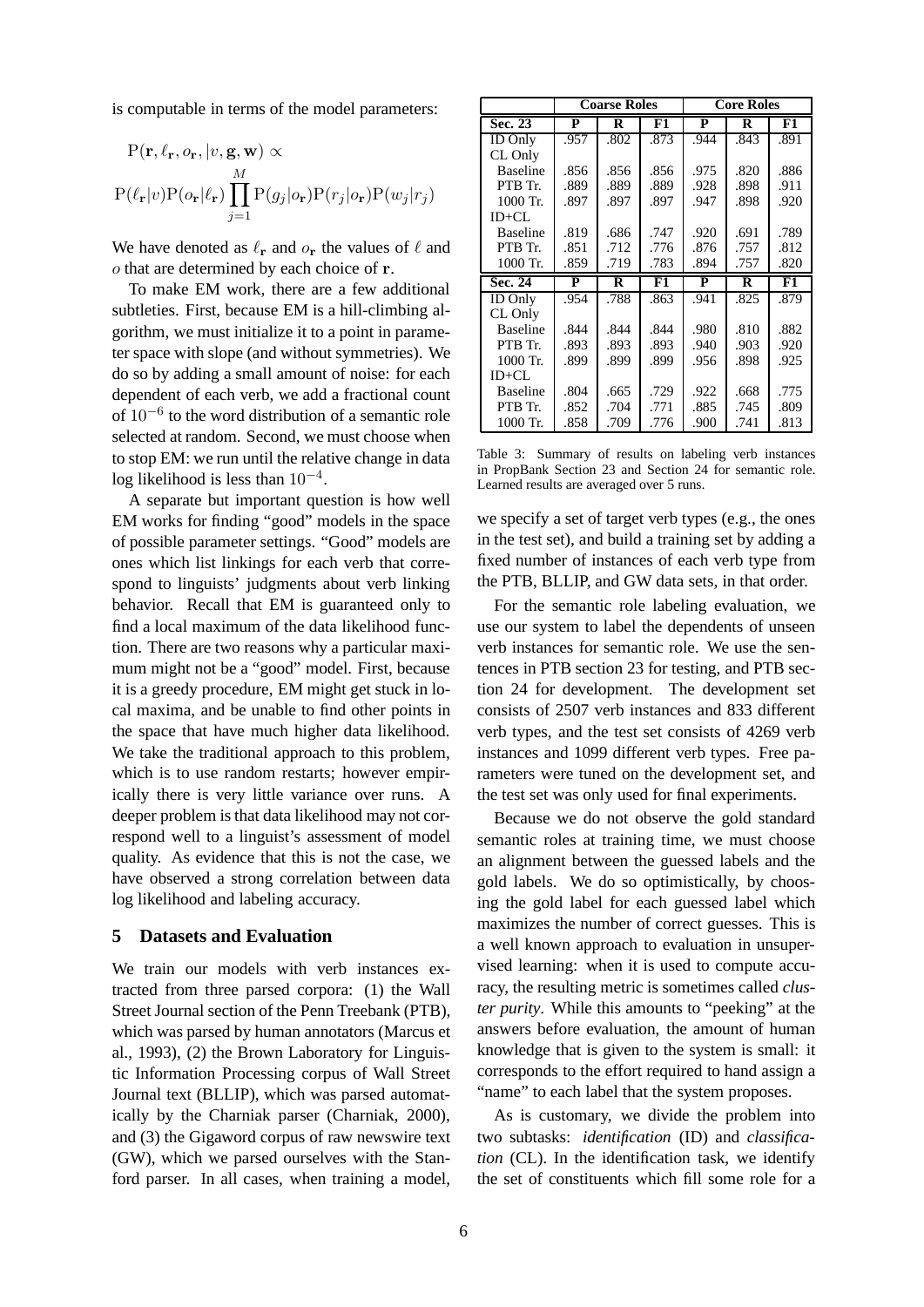

Figure 3: Test set F1 as a function of training set size.

target verb: in our system we use simple rules to extract dependents of the target verb and their grammatical relations. In the classification task, the identified constituents are labeled for their semantic role by the learned probabilistic model. We report results on two variants of the basic classification task: *coarse roles*, in which all of the adjunct roles are collapsed to a single ARGM role (Toutanova, 2005), and *core roles*, in which we evaluate performance on the core semantic roles only (thus collapsing the ARGM and unlabeled categories). We do not report results on the *all roles* task, since our current model does not distinguish between different types of adjunct roles. For each task we report precision, recall, and F1.

## **6 Results**

The semantic role labeling results are summarized in Table 3. Our performance on the identification task is high precision but low recall, as one would expect from a rule-based system. The recall errors stem from constituents which are considered to fill roles by PropBank, but which are not identified as dependents by the extraction rules (such as those external to the verb phrase). The precision errors stem from dependents which are found by the rules, but are not marked by PropBank (such as the expletive "it").

In the classification task, we compare our system to an informed baseline, which is computed by labeling each dependent with a role that is a deterministic function of its syntactic relation. The syntactic relation *subj* is assumed to be ARG0, and the syntactic relations *np#1*, *cl#1*, *xcl#1*, and *acomp#1* are mapped to role ARG1, and all other dependents are mapped to ARGM.

Our best system, trained with 1000 verb instances per verb type (where available), gets an F1 of 0.897 on the coarse roles classification task on

| Verb             | <b>Learned Linkings</b> |                                          |  |  |
|------------------|-------------------------|------------------------------------------|--|--|
| $(\triangle$ F1) |                         |                                          |  |  |
| give             | .57                     | ${0=subi,1=np#2,2=np#1}$                 |  |  |
| $(+.436)$        | .24                     | ${0 = subi, 1 = np#1}$                   |  |  |
|                  | .13                     | ${0 = subi, 1 = np#1, 2 = to}$           |  |  |
| work             | .45                     | ${0=subi}$                               |  |  |
| $(+.206)$        | .09                     | ${0=subj,2=with}$                        |  |  |
|                  | .09                     | ${0=subi,2=for}$                         |  |  |
|                  | .09                     | ${0=subi,2=on}$                          |  |  |
| pay              | .47                     | ${0 = subj, 1 = np#1}$                   |  |  |
| $(+.178)$        | .21                     | ${0 = subi, 1 = np#1, 2 = for}$          |  |  |
|                  | .10                     | ${0=subi}$                               |  |  |
|                  | .07                     | ${0 = subj, 1 = np#2, 2 = np#1}$         |  |  |
| look             | .28                     | ${0=subi}$                               |  |  |
| $(+.170)$        | .18                     | ${0 = subj, 2 = at}$                     |  |  |
|                  | .16                     | ${0=subi,2=for}$                         |  |  |
| rise             | .25                     | ${0 = subi, 1 = np#1, 2 = to}$           |  |  |
| $(+.160)$        | .17                     | ${0 = subj, 1 = np#1}$                   |  |  |
|                  | .14                     | ${0=subi,2=to}$                          |  |  |
|                  | .12                     | ${0 = subi, 1 = np#1, 2 = to, 3 = from}$ |  |  |

Table 4: Learned linking models for the most improved verbs. To conserve space, ARG0 is abbreviated as 0, and *prep to* is abbreviated as *to*.

the test set (or 0.783 on the combined identification and classification task), compared with an F1 of 0.856 for the baseline (or 0.747 on the combined task), thus reducing 28.5% of the relative error. Similarly, this system reduces 35% of the error on the coarse roles task on development set.

To get a better sense of what is and is not being learned by the model, we compare the performance of individual verbs in both the baseline system and our best learned system. For this analysis, we have restricted focus to verbs for which there are at least 10 evaluation examples, to yield a reliable estimate of performance. Of these, 27 verbs have increased F1 measure, 17 are unchanged, and 8 verbs have decreased F1. We show learned linkings for the 5 verbs which are most and least improved in Tables 4 and 5.

The improvement in the verb *give* comes from the model's learning the ditransitive alternation. The improvements in *work*, *pay*, and *look* stem from the model's recognition that the oblique dependents are generated by a core semantic role. Unfortunately, in some cases it lumps different roles together, so the gains are not as large as they could be. The reason for this conservatism is the relatively high level of smoothing in the word distribution relative to the linking distribution. These smoothing parameters, set to optimize performance on the development set, prevent errors of spurious role formation on other verbs. The improvement in the verb *rise* stems from the model correctly assigning separate roles each for the amount risen, the source, and the destination.